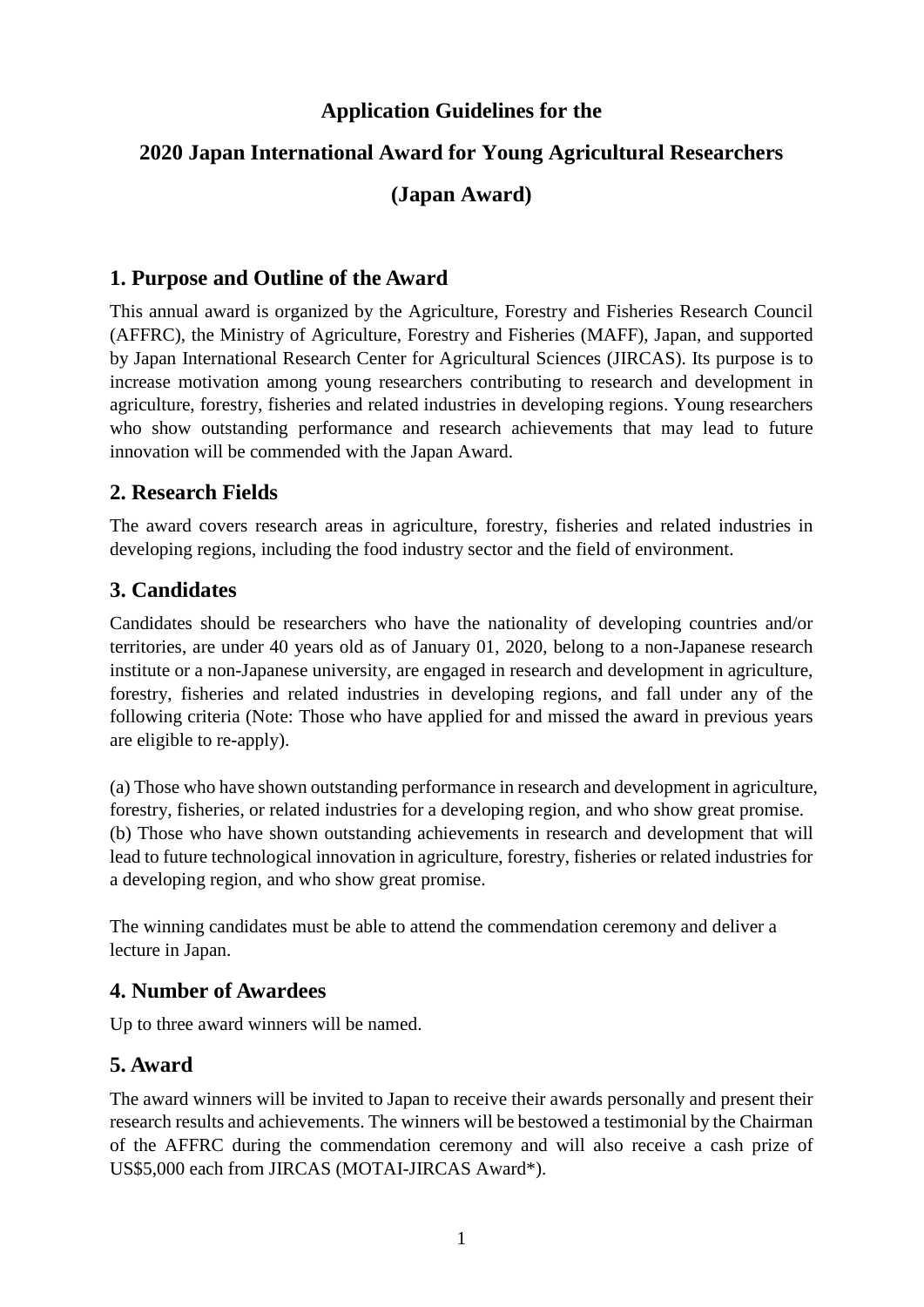\* Mr. Shigeru MOTAI is a former Chairman of the AFFRC and the donor of this award. This award is supported by the Japan International Research Center for Agricultural Sciences (JIRCAS).

## **6. How to apply**

- Applications must be prepared according to the "Instructions in the Preparation of Application Forms" and submitted by the recommending research institute by post. Moreover, word-processed files of each form must be submitted by the recommending research institute via e-mail as they will be used for the preparation of a short-list.
- Only one researcher can be recommended from each institute, including its branches.
- If a research institute recommends two candidates or more, the Secretariat will ask the institute to choose one. If the research institute does not respond by the due date, all applications from that institute will be excluded.
- The application must include supporting materials that substantiate the candidate's achievements, such as the applicant's most important research papers (three items), technical handbooks, patent applications or utility models, newspaper articles etc., and the entire publication list directly related to the applicant's research.
- Applications that are insufficient or incorrect will be excluded from the evaluation.

# **7. Determination of Winners**

The award winners will be decided from among the final applicants by the Chairman of AFFRC based on the outcome of evaluation and selection carried out by the Selection Committee.

# **8. Criteria for Selection**

The Selection Committee will give consideration to the following perspectives in evaluating and judging the applicants' performance and research achievements for this award:

- The research and development has shown abundant originality.
- Achievements in the research and development have been objectively evaluated, e.g., by being published in academic or technical journals.
- The research and development has shown consideration for the development of agriculture, forestry, fisheries or related industries in developing countries in terms of dissemination and commercialization.
- The research and development has shown potential for great development and for leading to future technological and methodological innovations, even when it might not be fully completed or not diffused enough at the present time.

# **9. Evaluation Items**

The Selection Committee will evaluate the following four aspects of the applicants' work and will add general remarks which include their future potential.

### **(a) Evaluation Aspects and Rating (total of 20 points)**

Originality (**5 points**): The research and development has shown originality and uniqueness. In addition to research papers, other achievements such as patent applications will also be given due consideration.

Level of research and development (**5 points**): Achievements in the research and development have been objectively evaluated, e.g., by being published in academic or technical journals.